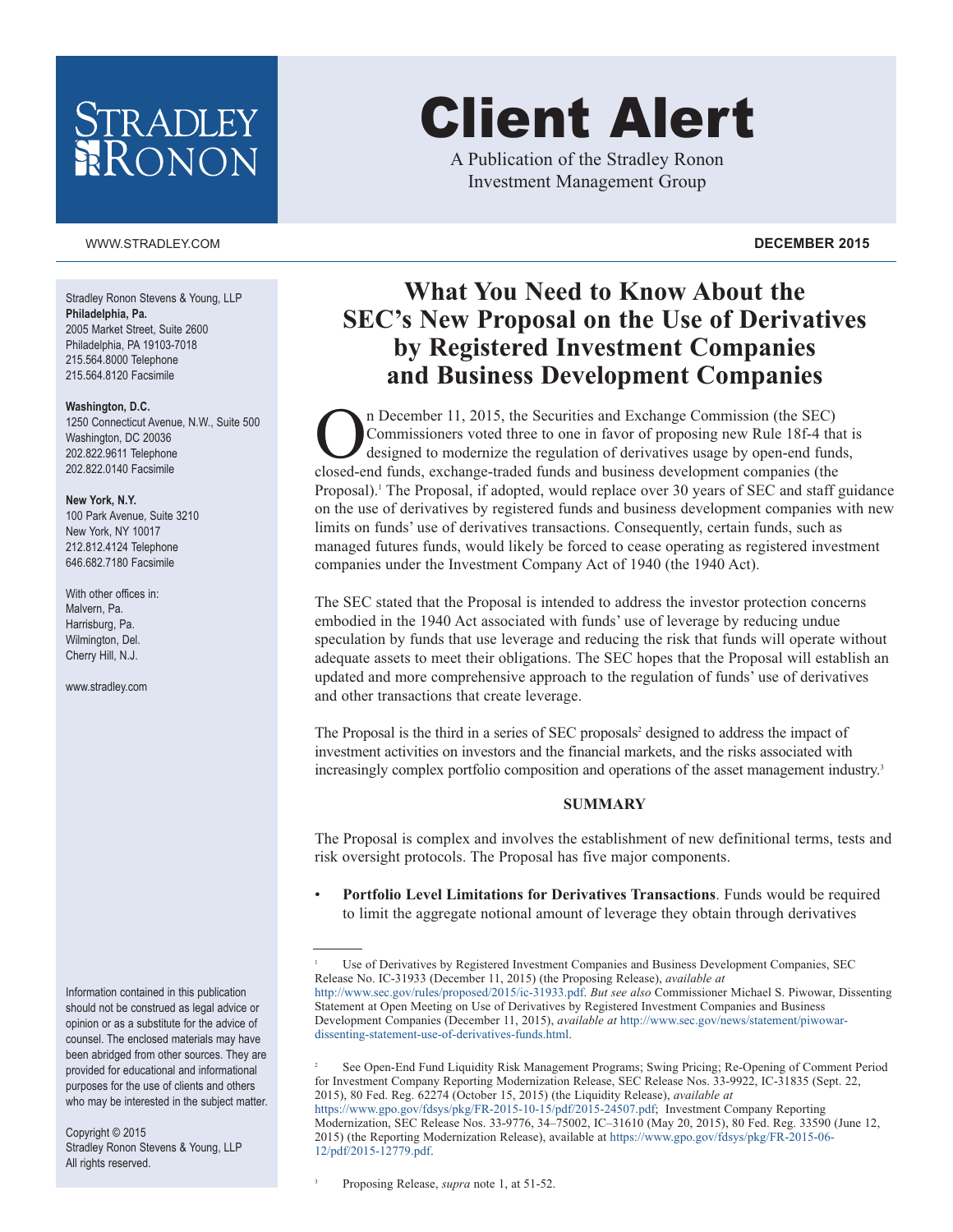transactions, other financial transactions that create leverage, borrowings and other senior securities to either: (i) 150% of a fund's net assets, or (ii) 300% of a fund's net assets if derivatives reduce (hedge) the market risk of the fund.

- **Asset Segregation for Derivatives Transactions**. Any fund using derivatives transactions would be required to maintain liquid assets sufficient to cover the fund's obligations under the transactions. The amount of assets to be segregated as cover would be calculated based on the fund's current obligations, as marked-to-market daily, plus an additional "cushion" designed to address potential future losses under stressed conditions. In contrast to current SEC and staff guidance, funds would generally be permitted to use as segregated assets only cash and cash equivalents or the particular asset required to be delivered, if any.
- **Derivatives Risk Management Program**. Funds that have more than a limited amount of exposure from derivatives transactions (*i.e.*, 50% of net assets) or that enter into complex derivatives transactions would be required to establish a formal derivatives risk management program administered by a designated derivatives risk manager, which would be approved and overseen by the fund's board.
- **Requirements for Financial Commitment Transactions**. Funds that enter into reverse repurchase agreements, short sales, firm or standby commitment agreements and similar agreements (together, financial commitment transactions) would be required to maintain "qualifying coverage assets" equal in value to the full amount of a fund's conditional or unconditional obligation to pay or deliver assets under these transactions. Qualifying coverage assets would include cash, cash equivalents, assets that are convertible into cash as permitted by policies and procedures approved by the fund's board, or the particular asset required to be delivered, if any.
- **Disclosure and Recordkeeping**. Funds would be required to disclose on proposed Form N-PORT additional information and risk metrics relating to options transactions, including position-level estimation of sensitivity to underlying price movements (gamma), and position-level sensitivity to volatility (vega). Funds would also be required to report on proposed Form N-CEN whether the fund relied on Rule 18f-4 during the reporting period. Separately, funds would be required to maintain records relating to the fund's selection of either the 150% or 300% portfolio limitation for derivatives transactions, records of the fund's derivatives risk management program, if any, and any materials provided to the fund's board related to the operation of the program.

Comments on the Proposal are due within 90 days of publication of the Proposal in the Federal Register (to date, it has not yet been published). The proposed compliance date of the Proposal is described at the end of this Client Alert.

#### **DETAILED DISCUSSION**

#### **I. Portfolio Level Limitations for Derivatives Transactions**

 The Proposal would require a fund that enters into derivatives transactions to comply with one of two alternative portfolio limitations: an exposure-based portfolio limit or a risk-based portfolio limit. The fund's board, including a majority of the fund's independent directors, would be required to approve which of the two alternative portfolio limitations would apply to the fund.

#### **A. Exposure-Based Portfolio Limit**

#### *1. Overview*

 A fund that relies on the exposure-based portfolio limit would be required to operate so that its aggregate exposure under senior securities transactions, measured immediately after entering into any such transaction, does not exceed 150% of the value of the fund's net assets. <sup>4</sup> For this purpose, "senior securities transactions" include derivatives transactions, financial commitment transactions, and other transactions involving senior securities, such as borrowing from a bank and closed-end fund issuances of preferred shares. <sup>5</sup> The exposure-based portfolio limit is designed to

Proposed Rule  $18f-4(a)(1)(i)$ .

<sup>5</sup> Proposed Rule 18f-4(c)(10) defines "senior securities transaction" to mean "any derivatives transaction, financial commitment transaction, or any transaction involving a senior security entered into by the fund pursuant to section 18 (15 U.S.C. 80a-18) or 61 (15 U.S.C. 80a-61) of the [1940] Act without regard to the exemption provided by this section." Section 18(g) of the 1940 Act generally defines "senior security" as any bond, debenture, note, or similar obligation or instrument constituting a security and evidencing indebtedness, and any stock of a class having priority over any other class as to distribution of assets or payment of dividends. Section 61 of the 1940 Act makes the provisions of Section 18 of the 1940 Act applicable to business development companies (BDCs) with certain alterations.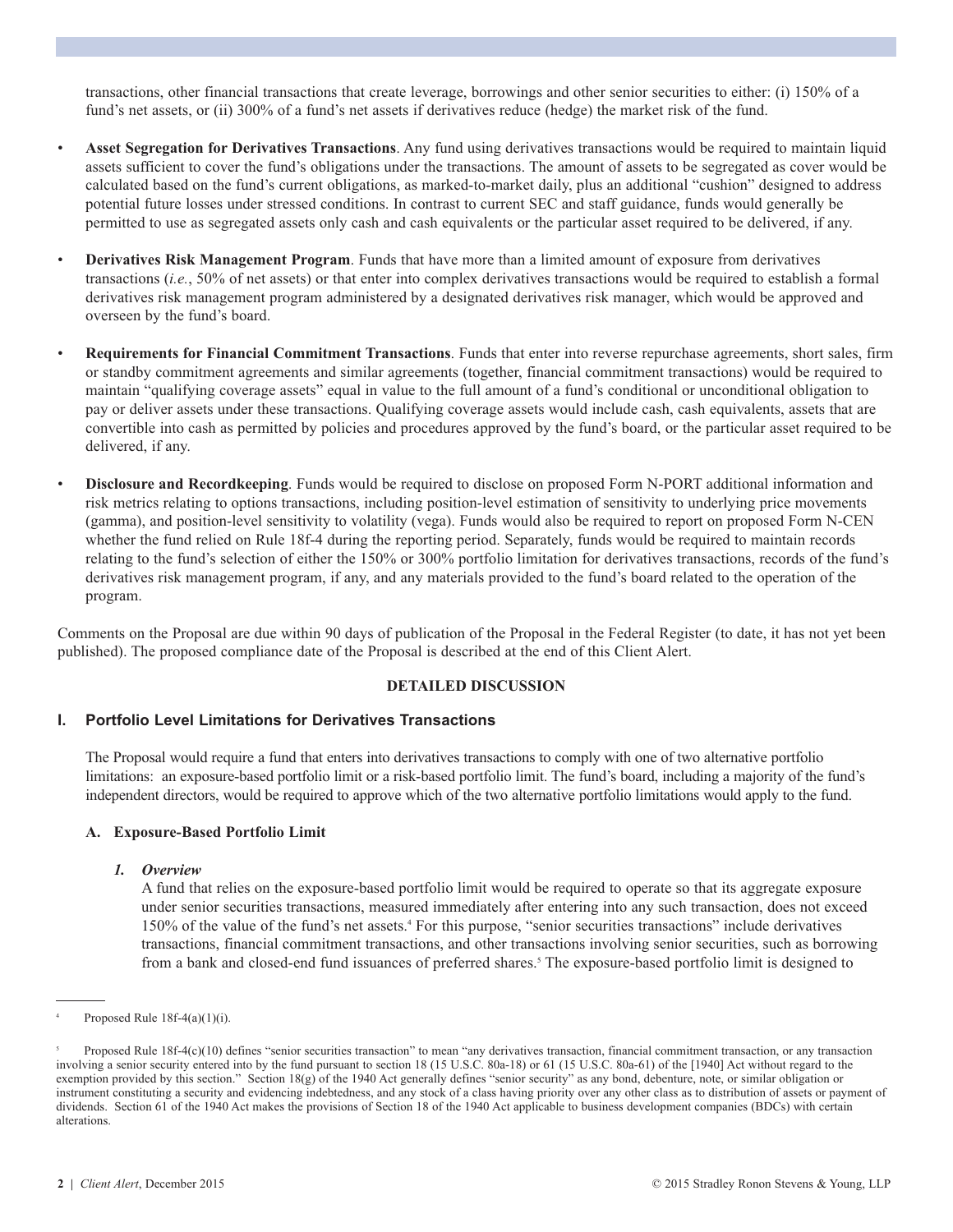impose an overall limit on the amount of exposure, and thus the amount of potential leverage that a fund would be able to obtain through derivatives and other senior securities transactions.<sup>6</sup>

The 150% exposure limitation is intended to balance the proposed rule's effects on funds and their investors, on the one hand, with concerns related to funds' ability to obtain leverage through derivatives and other senior securities transactions, on the other. <sup>7</sup> The SEC believes that setting the exposure limitation at 150% would allow the fund to obtain a level of indirect market exposure solely through derivatives transactions that could approximate the level of market exposure that would be possible through securities investments augmented by borrowings as permitted under Section 18 of the 1940 Act. 8

#### *2. Calculation of Exposure*

 The proposed rule would define a fund's "exposure" as the sum of: (i) the aggregate notional amounts of the fund's derivatives transactions, subject to certain adjustments; (ii) the aggregate obligations of the fund under its financial commitment transactions (financial commitment obligations); and (iii) the aggregate indebtedness (and with respect to any closed-end fund or BDC, involuntary liquidation preference) with respect to any senior securities transactions entered into by the fund pursuant to Section 18 of the 1940 Act without regard to the exemption provided by the proposed rule. 9

Note that the calculation of "exposure" is different from the calculation used to determine whether a fund meets the requirements of Commodity Futures Trading Commission (CFTC) Rule 4.5. It is therefore possible for the investment adviser to a fund to be excluded from commodity pool operator status under CFTC Rule 4.5, because the aggregate net notional value of the fund's derivatives does not exceed 100% of the fund's liquidation value under that rule, yet the fund exceeds the 150% exposure limitation under Proposed Rule 18f-4.

#### *3. Determination of Notional Amounts*

 The proposed rule would define the "notional amount" of a derivatives transaction as the market value of an equivalent position in the underlying reference asset for the derivatives transaction (expressed as a positive amount for both long and short positions), or the principal amount on which payment obligations under the derivatives transaction are calculated, subject to certain adjustments described below. <sup>10</sup> The notional amount generally serves as a measure of the underlying economic exposure of a derivative. The Proposing Release acknowledges that a test based on notional amounts could be viewed as a relatively blunt measurement, in that different derivatives transactions having the same notional amount (*e.g.*, an interest rate swap and a credit default swap) may expose a fund to very different potential risks and payment obligations. 11

#### *a. Leveraged Performance*

 For derivatives that provide a return based on the leveraged performance of a reference asset, the proposed rule would require the notional amount to be multiplied by the applicable leverage factor. <sup>12</sup> For example, the proposed rule would require a total return swap that has a notional amount of \$1 million and provides a return equal to three times the performance of an equity index to be treated as having a notional amount of \$3 million.<sup>13</sup>

*b. Look-Through*

 The proposed rule provides a "look-through" for calculating the notional amount when the reference asset is a managed account or entity formed or operated primarily for the purpose of investing in or trading derivatives

- 8 Proposing Release, *supra* note 1, at 95.
- Proposed Rule 18f-4(c)(3).
- $10$  Proposed Rule 18f-4(c)(7).
- 11 Proposing Release, *supra* note 1, at 70.
- $12$  Proposed Rule 18f-4(c)(7)(iii)(A).
- 13 Proposing Release, *supra* note 1, at 72.

<sup>6</sup> Proposing Release, *supra* note 1, at 66.

*Id.* at 97.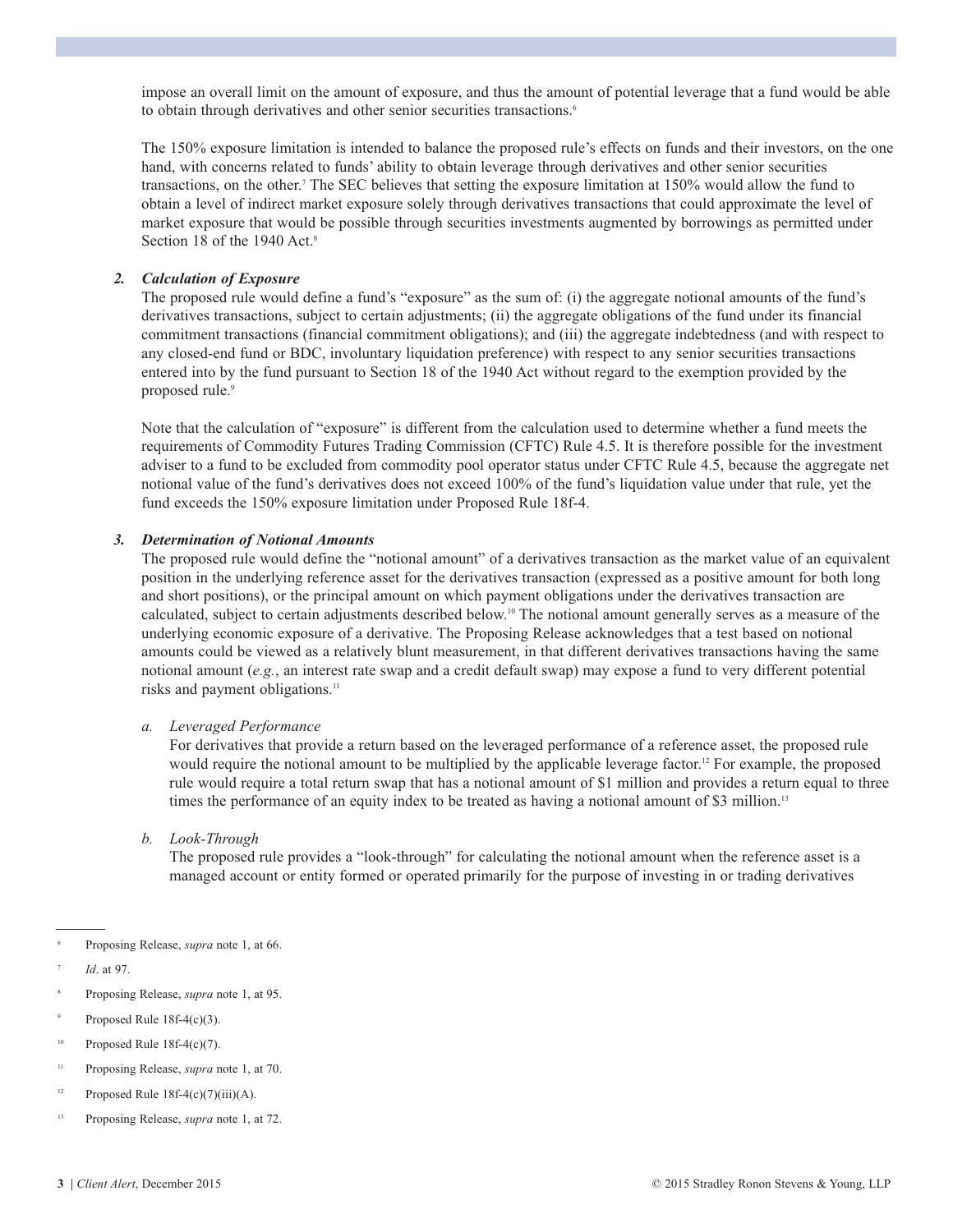transactions, or an index that reflects the performance of such a managed account or entity. In such cases, the proposed rule would require a fund to calculate the notional amount by reference to the fund's pro rata share of the notional amounts of the derivative transactions of such account or entity.<sup>14</sup>

#### *c. Complex Derivatives Transactions*

 The proposed rule contains specific provisions for calculating the notional amount for a complex derivatives transaction. A "complex derivatives transaction" is a derivatives transaction for which the amount payable by either party upon settlement date, maturity or exercise is: (i) dependent on the value of the underlying reference asset at multiple points in time during the term of the transaction, or (ii) a non-linear function of the value of the underlying reference asset, other than due to optionality arising from a single strike price. <sup>15</sup> Examples of complex derivatives transactions include variance swaps and non-standard options that have a payoff that is contingent on whether the price of the underlying asset reaches some specified level prior to expiration. The notional amount of a complex derivatives transaction would be equal to the aggregate notional amount of derivatives instruments, excluding other complex derivatives transactions, that are reasonably estimated to offset substantially all of the market risk of the complex derivatives transaction. 16

#### *d. Limited Netting Provision*

 The proposed rule includes a netting provision that would permit a fund, in determining its aggregate notional exposure, to net any directly offsetting derivatives transactions that are the same type of instrument and have the same underlying reference asset, maturity and other material terms.<sup>17</sup> This would apply to derivatives transactions for which a fund typically would use an offsetting transaction to effectively settle all or a portion of the transaction prior to expiration or maturity, such as certain futures and forward transactions, as well as situations in which a fund seeks to reduce or eliminate its economic exposure under a derivatives transaction without terminating the transaction. <sup>18</sup> The netting provision permits offsetting transactions to have different counterparties. <sup>19</sup> The netting provision would not apply to transactions that may have offsetting risk characteristics but do not have the same underlying reference asset, maturity and other material terms or that involve different types of derivatives instruments. 20

#### **B. Risk-Based Portfolio Limit**

#### **1. Overview**

 As an alternative to the exposure-based portfolio limit, the proposed rule includes a risk-based portfolio limit that would permit a fund to enter into derivatives transactions, and obtain exposure in excess of that permitted under the exposure-based portfolio limit, if the fund complies with a value-at-risk test (VaR test).<sup>21</sup> The risk-based portfolio limit is designed to provide an indication of whether a fund's derivatives transactions, in aggregate, have the effect of reducing the fund's exposure to market risk.<sup>22</sup> A fund that elects the risk-based portfolio limit would be required to limit its aggregate "exposure" (using the same definition as the exposure-based portfolio limit) to no more than 300% of the value of the fund's net assets.<sup>23</sup>

- 18 Proposing Release, *supra* note 1, at 80.
- 19 *Id.*

Proposed Rule 18f-4(c)(7)(iii)(B). The Proposing Release explains that this provision is necessary to prevent funds from avoiding the exposure limitations of the proposed rule by obtaining exposure indirectly. *See* Proposing Release, *supra* note 1, at 72-73.

<sup>&</sup>lt;sup>15</sup> Proposed Rule 18f-4(c)(1). The definition carves out standard put or call options, which are technically non-linear because they have a single strike price.

Proposed Rule  $18f-4(c)(7)(iii)(C)$ .

<sup>&</sup>lt;sup>17</sup> Proposed Rule 18f-4(c)(3)(i).

<sup>20</sup> *Id.* at 81.

<sup>21</sup> *See* Proposed Rule 18f-4(a)(1)(ii). *See also* Proposing Release, *supra* note 1, at 64-65.

<sup>22</sup> Proposing Release, *supra* note 1, at 115-16.

<sup>&</sup>lt;sup>23</sup> Proposed Rule 18f-4(a)(1)(ii).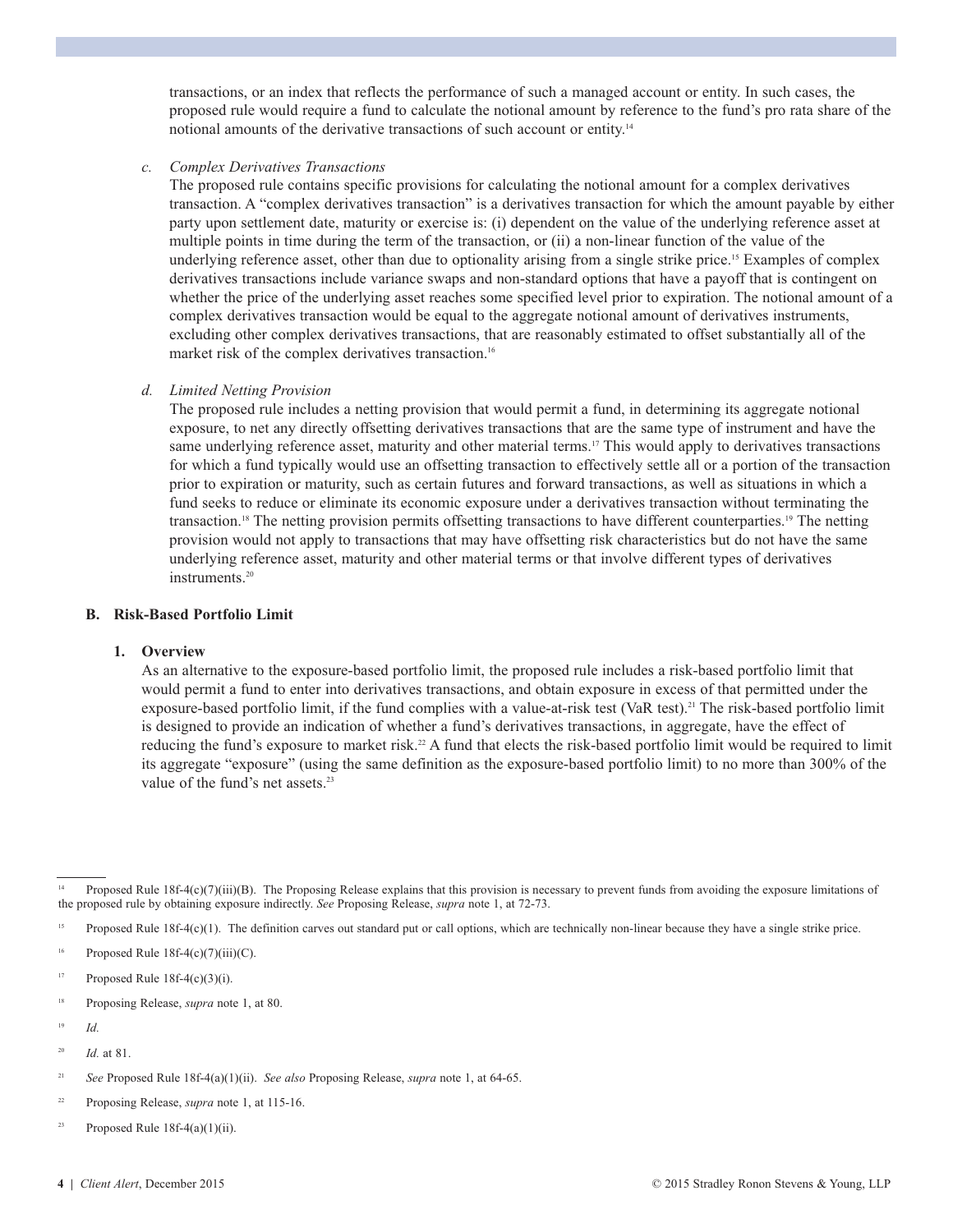#### **2. VaR Test**

 To satisfy the VaR test, the fund's "full portfolio VaR" must be less than the fund's "securities VaR," immediately after the fund enters into any senior securities transaction. <sup>24</sup> "VaR" is a measure of risk and is defined as an estimate of potential losses on an instrument or portfolio, expressed as a positive amount in U.S. dollars, over a specified time horizon and at a given confidence interval, provided that certain additional requirements described below are satisfied.<sup>25</sup> A fund's "securities VaR" means the VaR of the fund's portfolio of securities and other investments, but excluding any derivatives transactions. <sup>26</sup> A fund's "full portfolio VaR" means the VaR of the fund's entire portfolio, including securities, other investments and derivatives transactions.<sup>27</sup>

 The SEC notes in the Proposing Release that VaR may be calculated using at least three different methods. <sup>28</sup> The proposed rule does not specify that a fund must use any particular VaR calculation method, but a fund must apply its VaR model consistently. Any VaR model used by a fund for purposes of determining the fund's securities VaR and full portfolio VaR must: (i) take into account and incorporate all significant, identifiable market risk factors associated with the fund's investments, such as equity price risk, interest rate risk and foreign currency risk, among others; (ii) calculate VaR using a 99% confidence level and a time horizon of not less than 10 nor more than 20 trading days; and (iii) include at least three years of historical market data if using a historical simulation model.<sup>29</sup>

 The SEC selected VaR for the test because it generally enables risk to be measured in a comparable and consistent manner across diverse types of instruments that may be included in a fund's portfolio, and provides a means of integrating the market risk associated with different instruments into a single number that provides an overall indication of market risk. <sup>30</sup> Although VaR has been criticized because it may underestimate the risk of loss under stressed market conditions, the SEC believes that these concerns are mitigated when it is used to assess whether a fund's derivatives as a whole directionally increase or mitigate risk, rather than to precisely estimate potential losses.<sup>31</sup>

#### **II. Asset Segregation for Derivatives Transactions**

 Proposed Rule 18f-4 would require funds to manage the risks associated with derivatives transactions by maintaining "qualifying coverage assets," identified on the books and records of the fund as specified under paragraph  $(a)(6)(v)$  of the rule, with a value equal to at least the sum of two amounts: (1) the fund's aggregate "mark-to-market coverage amounts" and (2) the "risk-based coverage amounts."32 The sum of these amounts would generally be between the mark-to-market exposure of a derivative transaction and the full notional amount of the derivatives transaction. This proposed new segregation requirement would be a departure from the bifurcated segregation methodology applied today by many funds, which segregate assets equal in value to the current mark-to-market exposure for cash-settled derivative transactions and assets equal in value to the notional amount of physically-settled derivative transactions.

#### **A. Qualifying Coverage Assets (for Derivatives Transactions)**

Under the proposed rule, "qualifying coverage assets" that may be used to cover derivative transactions include:

- (i) cash or cash equivalents; and
- (ii) with respect to any derivative transaction under which the fund may satisfy its obligations under the transaction by delivering a particular asset, that particular asset.<sup>33</sup>
- $24$  Proposed Rule 18f-4(a)(1)(ii).
- <sup>25</sup> Proposed Rule 18f-4(c)(11).
- Proposed Rule 18f-4(c)(11)(i)(A).
- <sup>27</sup> Proposed Rule 18f-4(c)(11)(i)(B).
- 28 Proposing Release, *supra* note 1, at 135-36.
- <sup>29</sup> Proposed Rule 18f-4(c)(11)(ii).
- 30 Proposing Release, *supra* note 1, at 119-20.
- 31 *Id.* at 127-29.
- $32$  Proposed Rule 18f-4(a)(2).
- $33$  Proposed Rule 18f-4(c)(8).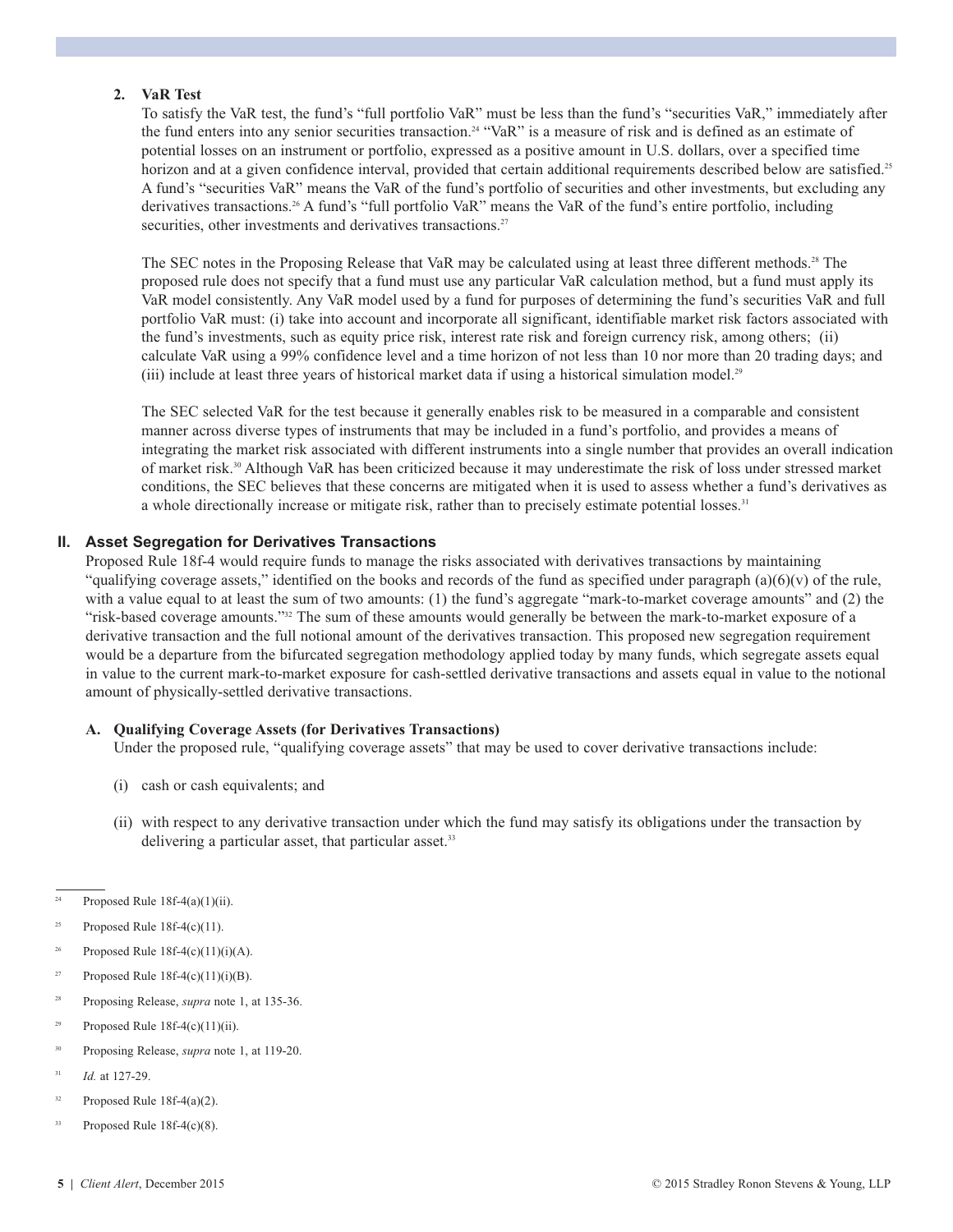Pursuant to current U.S. generally accepted accounting principles, "cash equivalent" instruments generally include shortterm, highly liquid investments that are readily convertible to known amounts of cash and that are so near their maturity that they present insignificant risk of changes in value because of changes in interest rates. <sup>34</sup> Instruments commonly considered to be cash equivalents include certain agency securities, bank deposits, commercial paper, shares of money market funds and certain Treasury bills, but generally do not include longer-dated Treasury notes or Treasury bonds. <sup>35</sup> A fund must determine its qualifying coverage assets at least once each business day. 36

 Restricting qualifying coverage assets to cash and cash equivalents would also represent a departure from current SEC and staff guidance, which permits any asset, including equity securities and non-investment grade debt, to be used as a segregated asset so long as the asset is liquid and marked-to-market daily.<sup>37</sup> The SEC expressed concerns in the Proposing Release that an asset other than cash and cash equivalents could decline in value at the same time the fund's potential obligations under the derivatives transaction could increase, thus "increasing the possibility that such assets could be insufficient to cover the fund's obligations under derivatives transactions."38

In addition, qualifying coverage assets would not include another derivative instrument that provides offsetting exposure.<sup>39</sup> The SEC expressed concern that the counterparty to such other derivative instrument could default or fail to perform its obligation, potentially leaving the fund without the ability to satisfy its obligation. 40

#### **B. Mark-to-Market Coverage Amount**

 Under the proposed rule, the mark-to-market coverage amount means, for each derivatives transaction, at any time of determination under the rule, the amount that would be payable by the fund if the fund were to exit the derivatives transaction at such time. <sup>41</sup> A fund would be required to calculate the mark-to-market coverage amount at least once each business day. <sup>42</sup> The SEC stated in the Proposing Release that it expected that the mark-to-market coverage amount would generally be consistent with the valuation of the derivatives transaction, which, in many cases, is already being used for purposes of determining net asset value. 43

The fund's mark-to-market coverage amount for a derivatives transaction may be reduced by the value of assets that represent variation margin or collateral for the amounts payable with respect to the derivative transaction.<sup>44</sup> Initial margin, however, may not be used to reduce the mark-to-market coverage amount as initial margin represents a security guarantee and is not used by a counterparty, absent a default by the fund, to satisfy a fund's obligation under the derivatives transaction. 45

 $36$  Proposed Rule 18f-4(a)(2).

<sup>37</sup> See Securities Trading Practices of Registered Investment Companies, SEC Release No. IC-10666 (Apr. 18, 1979), 44 Fed. Reg. 25128 (Apr. 27, 1979), *available at* <https://www.sec.gov/divisions/investment/imseniorsecurities/ic-10666.pdf> (providing that liquid assets, including cash, U.S. Government securities, or other appropriate high-grade debt obligations, could be used as segregated assets); *see also* Merrill Lynch Asset Management, L.P., SEC No-Action Letter (July 2, 1996) (expanding the types of assets that could be used as segregated assets).

- 38 Proposing Release, *supra* note 1, at 180.
- 39 *See id.* at 182.
- 40 *Id.*
- $41$  Proposed Rule 18f-4(c)(6).
- 42 Proposed Rule 18f-4(a)(2). *See also* Proposing Release, *supra* note 1, at 158.
- 43 *See id.* at 158-59.
- $44$  Proposed Rule 18f-4(c)(6)(ii).
- 45 Proposing Release, *supra* note 1, at 162.

<sup>34</sup> *See* Proposing Release, *supra* note 1, at 178-79.

<sup>35</sup> *Id.* at 180, note 370.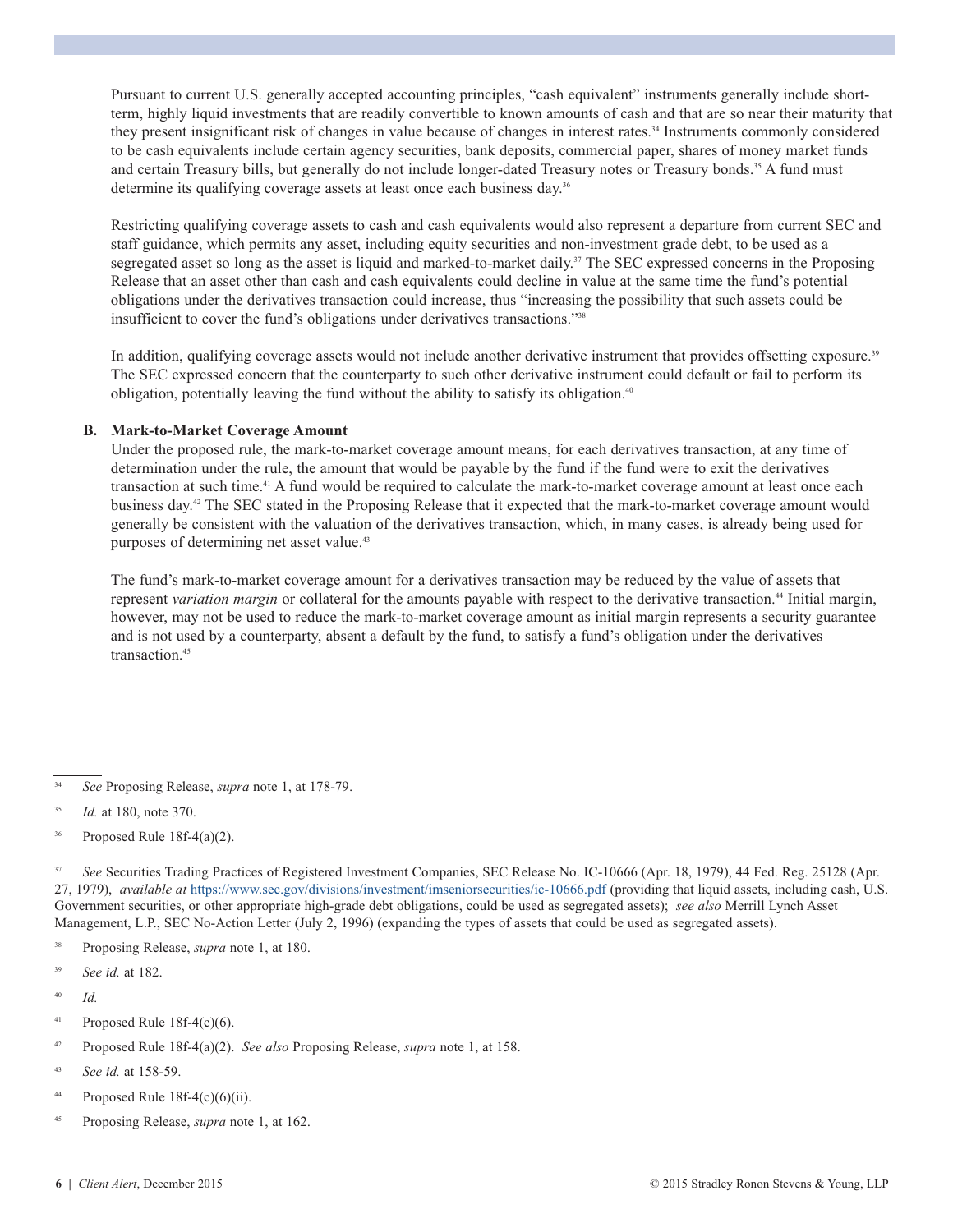#### **C. Risk-Based Coverage Amount**

 Under the proposed rule, the "risk-based coverage amount" means, for each derivatives transaction, an amount, in addition to the derivative transaction's mark-to-market coverage amount, that represents, at any time of determination under the rule, "a reasonable estimate of the potential amount payable by the fund if the fund were to exit the derivatives transaction under stressed conditions."<sup>46</sup>The risk-based coverage amount would be determined at least once each business day in accordance with policies and procedures approved by the fund's board and must take into account, as relevant: (i) the structure, terms and characteristics of the derivatives transaction; and (ii) the underlying reference asset. 47 A fund's risk-based coverage amount for a derivatives transaction would be permitted to be reduced by the value of assets that represent *initial margin* or collateral for the potential amounts payable with respect to the derivative transaction.<sup>48</sup>

The SEC stated in the Proposing Release that the proposed rule is "designed to allow funds to assess and determine riskbased coverage amounts based on their specific derivatives transactions, investment strategies and associated risks," which the SEC believed was preferable to prescribing a particular amount or formula for every fund. <sup>49</sup> The SEC noted that a fund could use one or more financial models to determine the risk-based coverage amount and, in certain situations, the full notional amount could be the appropriate risk-based coverage amount.<sup>50</sup>

#### **D. Netting Arrangements**

 If a fund enters into a netting arrangement that allows the fund to net its payment obligations with respect to multiple derivatives transactions, a fund would be permitted to calculate both its mark-to-market coverage amount and risk-based coverage amount for those derivatives transactions as the net amount that would be payable, if any, with respect to all derivatives transactions covered by the netting agreement. 51

#### **III. Derivatives Risk Management Program**

#### **A. Adoption and Implementation of a Derivatives Risk Management Program, or Alternatively, a Portfolio Limitation on the Use of Derivatives**

Any fund that engages in more than a limited amount of derivatives transactions or that uses any complex derivatives transactions would be required to adopt and implement a formalized derivatives risk management program. <sup>52</sup> For this purpose, a "limited amount" means that immediately after entering into any derivatives transaction, the aggregate notional exposure associated with the fund's derivatives transactions does not exceed 50% of the value of the fund's net assets.<sup>53</sup>

A derivatives risk management program would not be required if the fund complies, and monitors its compliance, with a portfolio limitation under which the fund may not: (i) permit its aggregate exposure associated with the fund's derivatives transactions to exceed 50% of the value of the fund's net assets; or (ii) enter into any complex derivatives transactions.<sup>54</sup> This portfolio limitation would need to have been approved by the fund's board, including a majority of its independent directors or trustees (the Independent Board Members).<sup>55</sup>

46 Proposed Rule 18f-4(c)(9).

- Proposed Rule 18f-4(a)(2) and (c)(9).
- Proposed Rule  $18f-4(c)(9)(ii)$ .
- 49 Proposing Release *supra* note 1, at 167.
- 50 *Id.* 169.
- $51$  Proposed Rule 18f-4(c)(6)(i) and 18f-4(c)(9)(i).
- <sup>52</sup> Proposed Rule 18f-4(a)(3) and (a)(4).

Id. This 50% notional calculation would include exposures from derivatives transactions entered into by the fund in reliance on the proposed rule, but would not include exposures from financial commitment transactions or other senior securities transactions entered into by the fund pursuant to Section 18 or 61 of the 1940 Act. *See* Proposing Release, *supra* note 1, at 199.

 $54$  Proposed Rule 18f-4(a)(4).

<sup>55</sup> Proposed Rule  $18f-4(a)(5)(i)$ .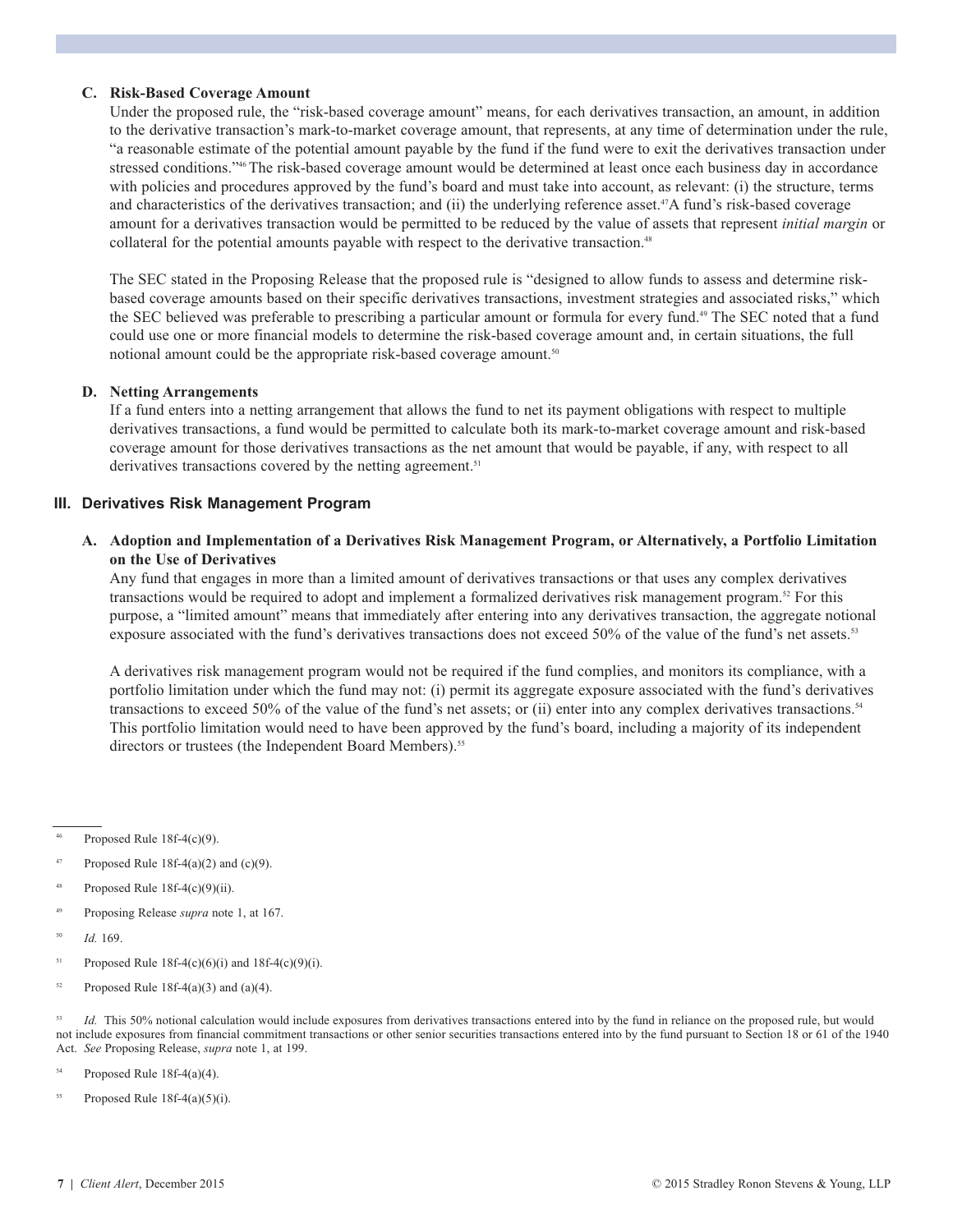#### **B. Required Elements of a Derivatives Risk Management Program**

#### **1. Assessment of Risks**

 A formalized derivatives risk management program would require a fund to have written policies and procedures reasonably designed to assess the risks associated with the fund's derivatives transactions, including an evaluation of potential risks specifically enumerated in the proposed rule (*i.e.*, leverage, market, counterparty, liquidity and operational risks, as applicable) and any other risks considered relevant. <sup>56</sup> It would require funds to engage in a process of identifying and evaluating the potential risks posed by the specific derivatives used by the fund as well as those the fund reasonably expects to use in the future.<sup>57</sup>

#### **2. Management of Risks**

 A formalized derivatives risk management program would require a fund to have written policies and procedures reasonably designed to manage the risks of its derivatives transactions, including by: (i) monitoring whether those risks continue to be consistent with the fund's or its adviser's investment guidelines, applicable portfolio limitations and relevant disclosure to investors; and (ii) informing persons responsible for portfolio management of the fund or the fund's board, as appropriate, regarding material risks arising from the fund's derivatives transactions.<sup>58</sup> The SEC in the Proposing Release suggested various tools for risk management that funds may wish to consider, including, among other things, stress testing, evaluation of counterparties, the imposition of investment size controls or limits, and the establishment of an "approved list" of derivatives.<sup>59</sup>

#### **3. Segregation of Functions**

 A fund's derivatives risk management program would be required to reasonably segregate the functions associated with the program from the portfolio management of the fund.<sup>60</sup> Specifically, the employee or officer of the fund or the fund's investment adviser who is responsible for administering the fund's derivatives risk management program (the derivatives risk manager) cannot be a portfolio manager of the fund,<sup>61</sup> although portfolio manager(s) are expected to communicate with and provide input to the derivatives risk manager.<sup>62</sup>

#### **4. Periodic Review**

 A fund would be required to have policies and procedures reasonably designed to periodically (but at least annually) review and update the fund's derivatives risk management program, including any models, measurement tools, or policies and procedures that are a part of, or used in, the program to evaluate their effectiveness and reflect changes in risks over time. 63

#### **C. Board Approval and Oversight Requirements**

#### **1. Initial Board Approval; Approval of Material Changes**

 The fund would be required to obtain initial approval of its derivatives risk management program, including the derivatives risk manager, as well as approval of any material change to the program, from the fund's board, including a majority of Independent Board Members. <sup>64</sup> In considering whether to approve the program or any material changes to it, the fund's board generally should consider the types of derivatives transactions in which the fund engages or plans to

Proposed Rule  $18f-4(a)(3)(i)(A)$ .

57 *See* Proposing Release, *supra* note 1, at 206.

 $58$  Proposed Rule 18f-4(a)(3)(i)(B).

- 59 For a full discussion of the SEC's suggestions, *see* Proposing Release, *supra* note 1, at 212-215.
- $60$  Proposed Rule 18f-4(a)(3)(i)(C).
- $61$  Proposed Rule 18f-4(a)(3)(ii)(C).

<sup>62</sup> See Proposing Release, *supra* note 1, at 216-17 ("We believe that the independence of risk management from portfolio management should promote objective and independent risk assessment … [h]owever, this segregation of functions is not meant to indicate that the derivatives risk manager and portfolio management should be subject to a communications 'firewall.]").

<sup>63</sup> Proposed Rule 18f-4(a)(3)(i)(D).

Proposed Rule  $18f-4(a)(3)(ii)(A)$  and (D).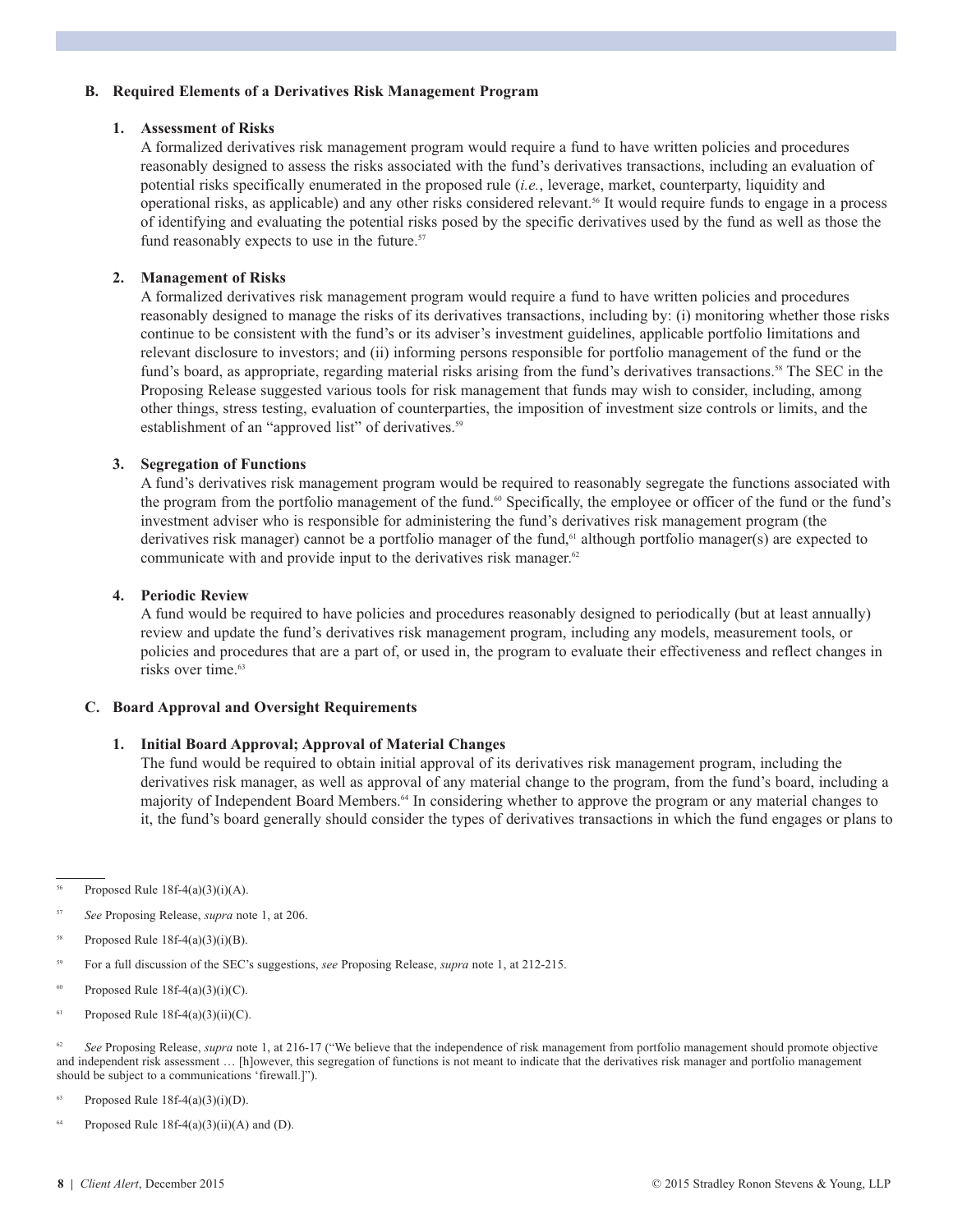engage, their particular risks, and whether the program sufficiently addresses the fund's compliance with its investment guidelines, any applicable portfolio limitation, and relevant disclosure. <sup>65</sup> A fund's board may also wish to consider the nature of the fund's risk exposures, best practices used by other fund complexes, and their recent experiences regarding the fund's use of derivatives. 66

#### **2. Board Review of Report on Adequacy and Effectiveness of Program**

 The fund's board, including a majority of the Independent Board Members, would be required to review, no less frequently than quarterly, a written report prepared by the derivatives risk manager that describes the adequacy of the fund's derivatives risk management program and the effectiveness of its implementation.<sup>67</sup>

#### **3. Designation and Board Approval of Derivatives Risk Manager**

 The fund must designate the fund's derivatives risk manager, whose designation must be approved by the fund's board, including a majority of the Independent Board Members. <sup>68</sup> The derivatives risk manager must be a specific person tasked with the administration of the program (it cannot simply be the fund's investment adviser or multiple employees, which is a departure from the approach taken in the SEC's recent liquidity risk management proposal), and it cannot be a portfolio manager of the fund.<sup>69</sup>

#### **IV. Requirements for Financial Commitment Transactions**

Financial commitment transactions, including reverse repurchase agreements, short sales, or any firm or standby commitment or similar agreement (including agreements under which a fund is obligated, conditionally or unconditionally, to make a loan to or invest in a company, such as a capital commitment to a private fund), create leverage because the fund is committing to make a future payment. Proposed Rule 18f-4 would limit the ability of funds to incur these types of obligations to circumstances where the fund has sufficient assets to cover its payment obligation.

#### **A. Coverage Amount**

 Funds that enter into financial commitment transactions in reliance on Proposed Rule 18f-4 would be required to maintain "qualifying coverage assets," identified on the books and records of the fund as specified under paragraph (b)(3)(ii) of the rule, with a value equal to at least the fund's "financial commitment obligation."70 "Financial commitment obligation" means the amount of cash or other assets that the fund is conditionally or unconditionally obligated to pay or deliver under a financial commitment transaction. Where the fund is conditionally or unconditionally obligated to deliver a particular asset, the financial commitment obligation shall be the value of the asset, determined at least once each business day.<sup>71</sup> Such coverage amount is similar to the notional amount of a derivatives transaction. The SEC stated in the Proposing Release that requiring a fund to cover its full financial commitment obligation for financial commitment transactions, rather than the mark-to-market and risk-based coverage permitted for derivatives, is appropriate because funds are more often required to fulfill their obligation under a financial commitment transaction as compared to derivatives transactions.<sup>72</sup> Further, the SEC believes that the requirement to maintain qualifying coverage assets at least equal to the full amount of a fund's financial commitment obligation is consistent with current practices for funds that rely on existing SEC guidance.<sup>73</sup>

#### **B. Limit on Financial Commitment Transactions**

Proposed Rule 18f-4 would require that a fund's qualifying coverage assets may not exceed the fund's net assets.<sup>74</sup> For example, a fund with \$100 in assets and no liabilities or senior securities that sells securities short, generating \$10 in short sale proceeds and a \$10 liability, would be permitted to count only \$100 in qualifying coverage assets.<sup>75</sup> This requirement

65 *See* Proposing Release, *supra* note 1, at 226.

- Proposed Rule  $18f-4(a)(3)(ii)(B)$ .
- Proposed Rule  $18f-4(a)(3)(ii)(C)$ .
- 69 *See* Proposed Rule 18f-4(a)(3)(ii)(C). *See also* Proposing Release, *supra* note 1, at 221, note 438.
- $70$  Proposed Rule 18f-4(b)(1).
- $71$  Proposed Rule 18f-4(c)(5).
- 72 *See* Proposing Release, *supra* note 1, at 232.
- 73 *See id.* at 233 (referencing SEC Release No. IC-10666, *supra* note 35).
- $74$  Proposed Rule 18f-4(c)(8).
- 75 *See* Proposing Release, *supra* note 1, at 234-35.
- 

*Id.* at 226-27.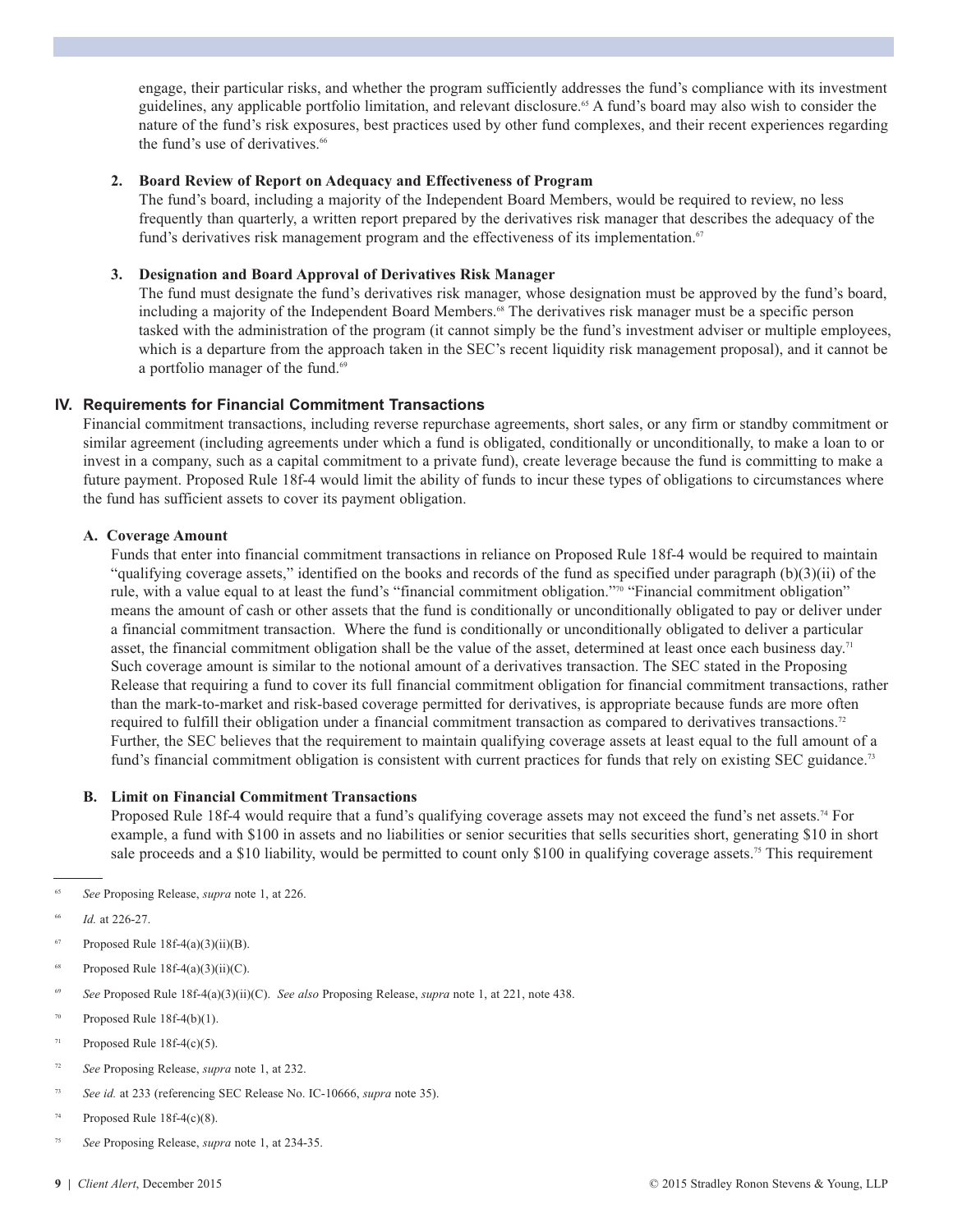would serve to limit the exposure a fund could obtain through financial commitment transactions by not allowing the proceeds generated from these transactions to increase a fund's qualifying coverage assets. In addition, financial commitment transactions are included in the 150% and 300% portfolio level limitations applicable to funds that use derivatives, which would be an additional limit on the usage of financial commitment transactions for such funds.<sup>76</sup>

#### **C. Qualifying Coverage Assets (for Financial Commitment Transactions)**

Under the proposed rule, "qualifying coverage assets" that may be used to cover financial commitment transactions include:

- (i) cash and cash equivalents;
- (ii) with respect to a financial commitment transaction under which the fund may satisfy its obligations under the transaction by delivering a particular asset, that particular asset; and
- (iii) assets that are convertible to cash, or that will generate cash, equal in amount to the fund's financial commitment obligation prior to the expected payment date, or that have been pledged with respect to the financial commitment obligation and can be expected to satisfy such obligation, determined in accordance with policies and procedures approved by the fund's board.<sup>77</sup>

 A fund could include as qualifying coverage assets any assets pledged by the fund with respect to the financial commitment transaction, such as assets pledged in connection with a short sale or assets transferred to a counterparty in connection with a reverse repo transaction. A fund would be required to determine which assets constitute qualifying coverage assets, and that such assets have a value equal to at least the fund's aggregate financial commitment obligations, at least once each business day. 78

 The proposed rule requires funds to adopt policies and procedures, approved by the fund's board (including a majority of the Independent Board Members), that provide for the fund's maintenance of qualifying coverage assets. <sup>79</sup> The rule does not require a fund's policies and procedures to consider any specific factors in determining qualifying coverage assets. The Proposing Release states that the SEC believes funds are best situated to evaluate the obligations under their financial commitment transactions and therefore determine permitted qualifying coverage assets. <sup>80</sup> The Proposal noted, however, that funds may find it efficient to consider the factors that would be required under Proposed Rule 22e-4 with regard to classifying the liquidity the fund's portfolio assets, as explained in the Liquidity Release. 81

#### **V. Disclosure and Reporting**

#### **A. Recordkeeping**

 Proposed Rule 18f-4 would include certain recordkeeping requirements relating to the fund's selection of a portfolio limitation; its compliance with the other requirements of the proposed rule; and if the fund is required to implement a formalized derivatives risk management program, records of the program's policies and procedures, and any materials provided to the fund's board related to its operation.<sup>82</sup> All the records would be required to be kept for five years (the first two years in an easily accessible place).<sup>83</sup>

83 *Id.*

See Proposed Rule 18f-4(c)(3)(ii).

Proposed Rule 18f-4(c)(8).

Proposed Rule 18f-4(b)(1).

 $^{79}$  Proposed Rule 18f-4(b)(2).

<sup>80</sup> Proposing Release, *supra* note 1, at 241.

<sup>&</sup>lt;sup>81</sup> Proposing Release, *supra* note 1, at 241-42. In determining the liquidity of a portfolio asset, Proposed Rule 22e-4 would require a fund to consider factors such as the existence of an active trading market for the asset, the frequency of trades or quotes, average daily trading volume, price volatility and bid-ask spreads, among others. *See* Liquidity Release, *supra* note 2.

<sup>82</sup> *See* Proposed Rule 18f-4(a)(6).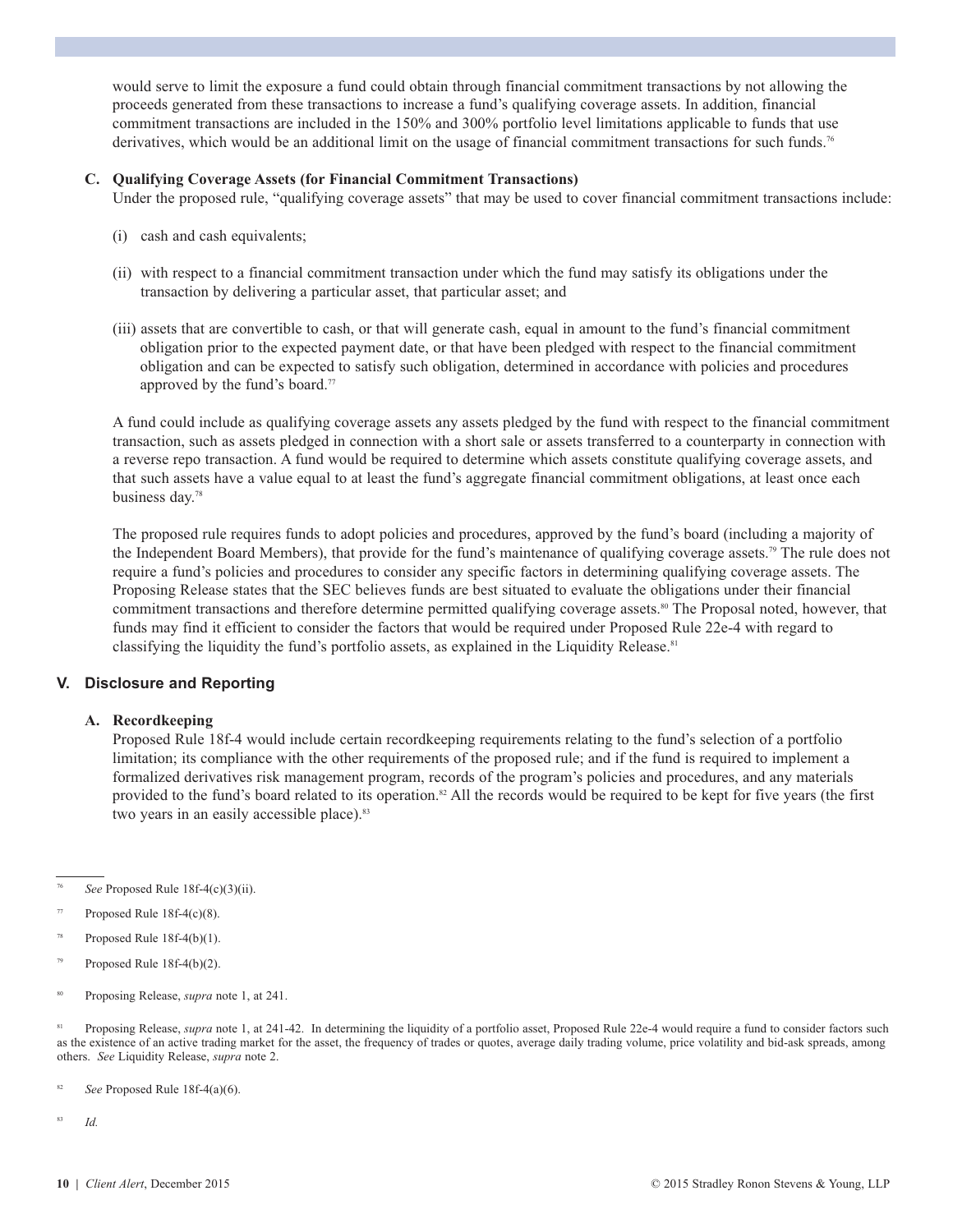First, the proposed rule would require a fund to maintain a written record of each determination made by the fund's board that the fund will comply with one of the portfolio limitations under the proposed rule, following each determination.<sup>84</sup>

Second, the proposed rule would require the fund to maintain a written copy of the policies and procedures approved by the board under the rule that are in effect, or at any time within the past five years were in effect.<sup>85</sup>

Finally, the proposed rule would require a fund to maintain records relating to the derivatives risk management program, if the fund is required to adopt and implement a derivatives risk management program. <sup>86</sup> Specifically, the proposed rule would require funds to maintain a written copy of the policies and procedures approved by the fund's board that are in effect, or at any time within the past five years were in effect. The proposed rule also would require funds to maintain records of any materials provided to the fund's board in connection with its approval of the derivatives risk management program, including any material changes to the program, and any written reports provided to the fund's board relating to the program, and records documenting periodic updates and reviews required conducted as part of the risk management program.

#### **B. Amendments to Form N-PORT and Form N-CEN**

 The Proposal would also amend proposed Form N-PORT and Form N-CEN, which were proposed by the SEC in May 2015 (but have not yet been finalized). <sup>87</sup> The amendments to Form N-PORT would require a fund to disclose certain risk metrics relating to the fund's use of derivatives, specifically the delta for derivatives instruments—which is a measure of the sensitivity of an option's value to changes in the price of the referenced asset—as well as the portfolio's interest rate risk and credit spread risk. As the Proposal explains, the disclosure of delta would assist the SEC, investors, and other potential users with an important measurement of the impact on a fund or group of funds that hold options on an asset of a change in such asset's price.<sup>88</sup> The Proposal also requires those funds that are required to implement a formalized derivatives risk management program to report additional risk metrics such as gamma, which enables more precise position-level estimation of sensitivity to underlying price movements, and vega, which provides position-level sensitivity to volatility.<sup>89</sup>

In addition, the amendments to Form N-CEN would require a fund to identify whether the fund relied on Proposed Rule 18f-4 during the reporting period and the portfolio limitation relied upon by the fund for the period.<sup>90</sup>

#### **VI. Compliance Dates**

 If Proposed Rule 18f-4 is adopted, the SEC would rescind Release 10666 and the SEC staff's no-action letters addressing derivatives and financial commitment transactions. <sup>91</sup> Funds then would only be permitted to enter into derivatives transactions and financial commitment transactions to the extent permitted by, and consistent with the requirements of, Rule 18f-4 or Section 18 or 61 of the 1940 Act. At this time, however, funds may continue to rely to Release 10666, SEC staff no-action letters and other guidance from the SEC staff.

 The Proposing Release states that the SEC would expect to provide a transition period during which the SEC would permit funds to continue to rely on Release 10666, staff no-action letters, and other guidance from SEC staff, including with respect to derivatives transactions and financial commitment transactions entered into by a fund after the proposed rule's effective date but before the end of any transition period.<sup>92</sup> The Proposing Release requests comments on whether a proposed compliance period of 18 months for larger entities and an extra 12 months (or 30 total months) for smaller entities would provide sufficient time for funds to transition to Proposed Rule 18f-4.<sup>93</sup>

- <sup>85</sup> Proposed Rule 18f-4(a)(6)(ii).
- Proposed Rule 18f-4(a)(6)(iii).
- 87 Proposing Release, *supra* note 1, at 250.
- 88 *Id.* at 251.
- 89 *Id.* at 254.
- *Id.* at 252.
- 91 *Id.* at 260.
- 92 *Id.* at 261.
- 93 *Id.*

Proposed Rule  $18f-4(a)(6)(i)$ .